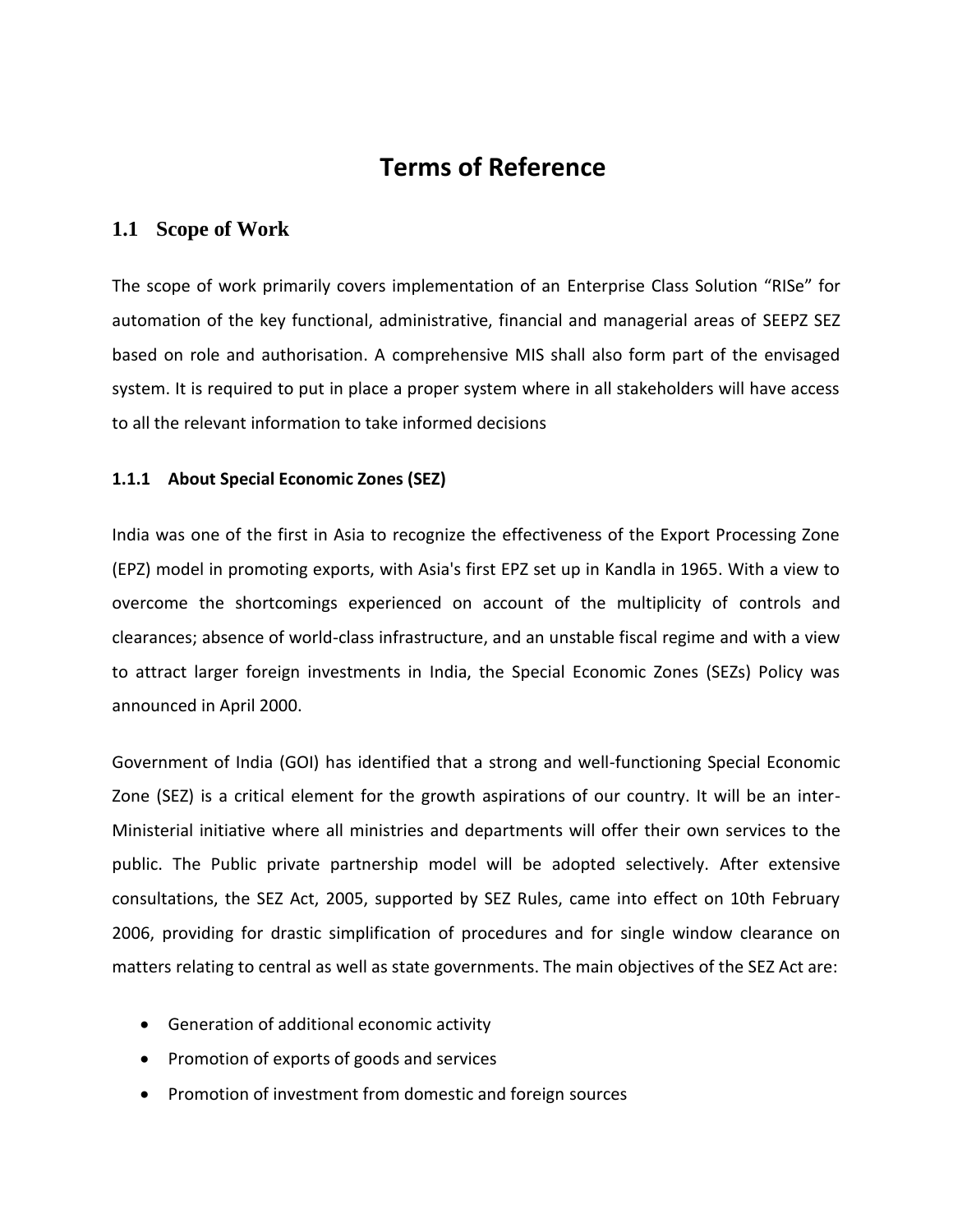- Creation of employment opportunities
- Development of infrastructure facilities

The SEZ Act 2005 envisages key role for the State Governments in Export Promotion and creation of related infrastructure. A Single Window SEZ approval mechanism has been provided through a 19-member inter-ministerial SEZ Board of Approval (BoA). The applications duly recommended by the respective State Governments/UT Administration are considered by this BoA periodically. All decisions of the Board of approvals are with consensus.

The SEZ Rules provide for different minimum land requirement for different class of SEZs. Every SEZ is divided into a processing area where alone the SEZ units would come up and the nonprocessing area where the supporting infrastructure is to be created.

**The SEZ Rules provide for:**

- Simplified procedures for development, operation, and maintenance of the Special Economic Zones and for setting up units and conducting business in SEZs;
- Single window clearance for setting up of an SEZ;
- Single window clearance for setting up a unit in a Special Economic Zone;
- Single Window clearance on matters relating to Central as well as State Governments;
- Simplified compliance procedures and documentation with an emphasis on selfcertification

### **Administrative set up of SEZ**

The functioning of the SEZs is governed by a three-tier administrative set up. The Board of Approval is the apex body and is headed by the Secretary, Department of Commerce. The Approval Committee at the Zone level deals with approval of units in the SEZs and other related issues. Each Zone is headed by a Development Commissioner, who is ex-officio chairperson of the Approval Committee.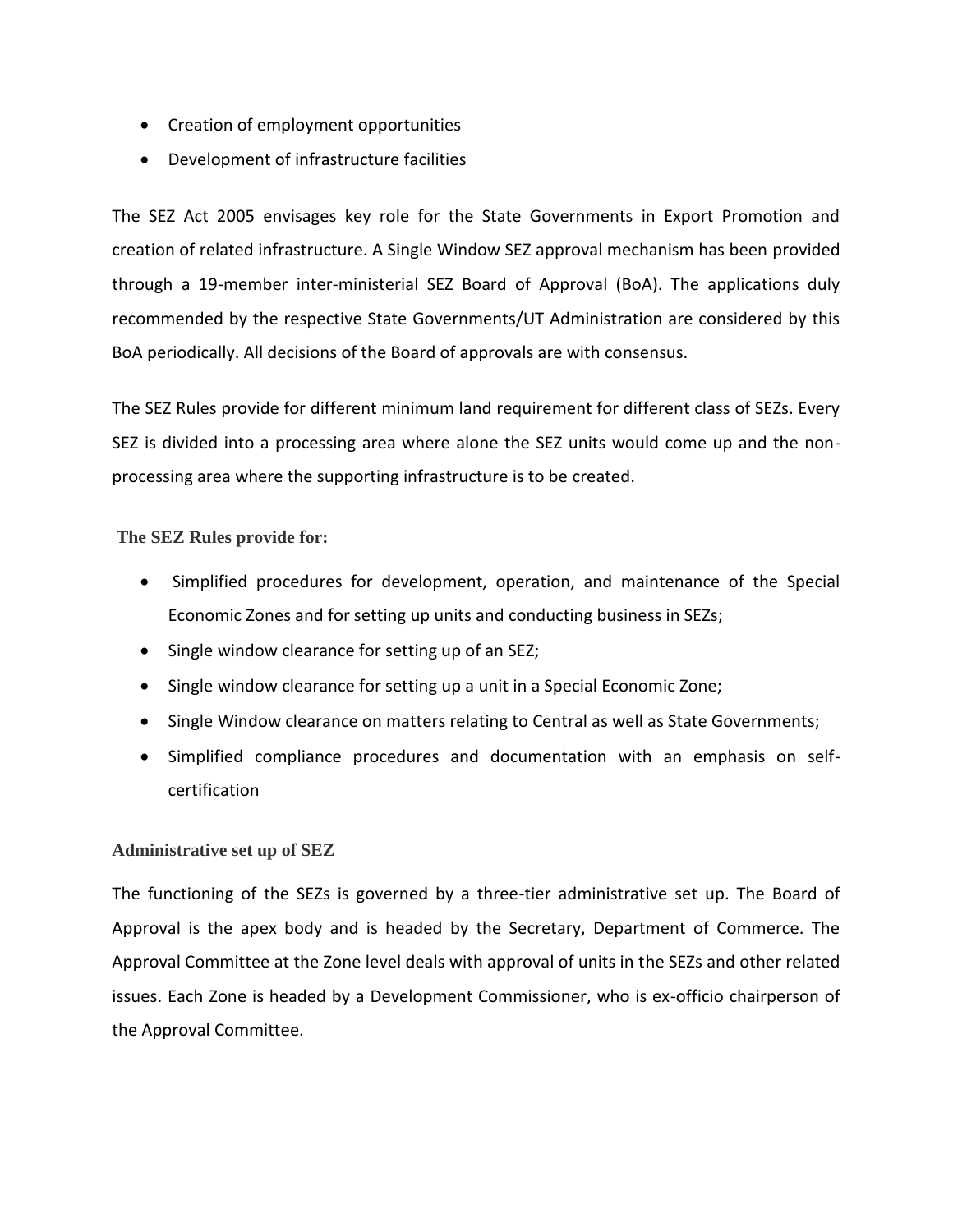Once an SEZ has been approved by the Board of Approval and Central Government has notified the area of the SEZ, units are allowed to be set up in the SEZ. All the proposals for setting up of units in the SEZ are approved at the Zone level by the Approval Committee consisting of Development Commissioner, Customs Authorities, and representatives of State Government. All post approval clearances including grant of importer-exporter code number, change in the name of the company or implementing agency, broad banding diversification, etc. are given at the Zone level by the Development Commissioner. The performance of the SEZ units is periodically monitored by the Approval Committee and units are liable for penal action under the provision of Foreign Trade (Development and Regulation) Act, in case of violation of the conditions of the approval.

#### **1.1.2 About Santacruz Electronics Export Processing Zone (SEEPZ SEZ)**

Santacruz Electronics Export Processing Zone (SEEPZ SEZ) is a Special Economic Zone in Mumbai, India. Situated in the Andheri East area, it is subjected to liberal economic laws as compared to the rest of India to promote rapid economic growth using tax and business incentives and attract foreign investment and technology. There are more than 250 units inside SEEPZ SEZ (Santacruz Electronics Export Processing Unit). The Policing is done by the Ministry of Finance's Customs branch and the Custodian of SEEPZ SEZ is MMTC LTD.  $\sim$  Ministry of Commerce unit.

SEEPZ SEZ was set up on May 1, 1973, as a uni-product EPZ solely for manufacture and export of electronic items. In 1987-88, the government permitted the manufacture and export of gemand-jewellery items. SEEPZ SEZ was one of the three export processing zones converted into a special economic zone in November 2000. Since then, many other SEZ's have been created in rest of India. SEEPZ SEZ houses electronic hardware manufacturing companies, software companies, and jewellery exporters of India. SEEPZ SEZ has constantly contributed to accelerated growth and technological advancements in export-oriented manufacturing in India.

Today, 295 dynamic and technologically advanced exporters from SEEPZ SEZ offer computer hardware, software, and Gem & Jewellery in international markets. Of this, there are 28 IT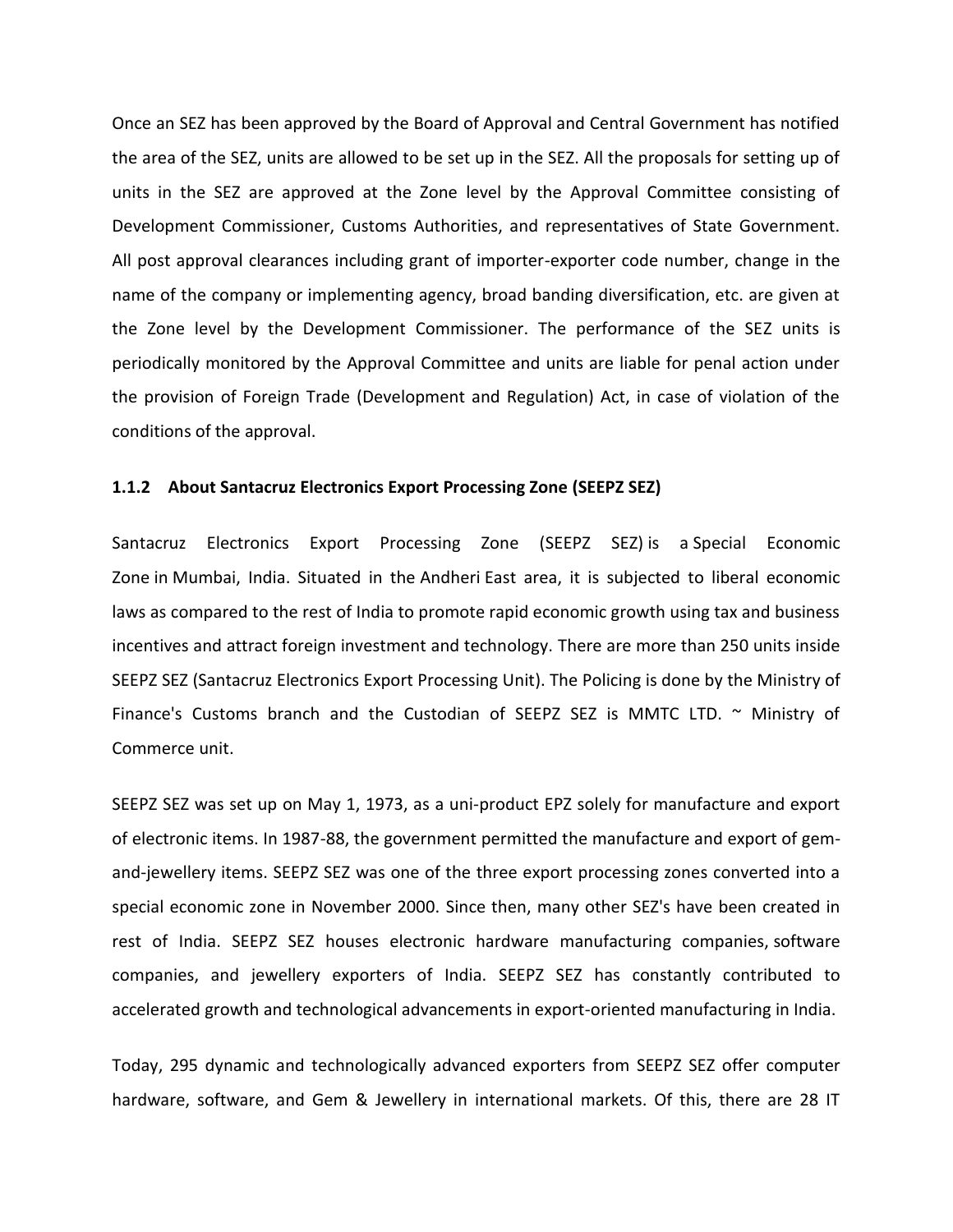Hardware units, 168 Gem & Jewellery units, 66 IT Software Units and 33 Trading units operating in the SEEPZ SEZ.

SEEPZ SEZ is a high security entry zone. Employees of all companies need to have permanent SEEPZ SEZ gate pass to gain entry inside SEEPZ SEZ (including the Custodian's office, Bank, including Customs officials who police the SEEPZ SEZ complex). Due to its business importance and high concentration of work force SEEPZ SEZ has remained the prime target of criminals and terrorists.

Sprawling infrastructure of SEEPZ SEZ is spread over 111 acres. The Zone provides necessary infrastructure for facilitation setting up of units in the Zone such as:

- Developed Plots
- $\bullet$  Ready built-up galas

Plots are leased for 30 years, and built-up area is leased for five years on renewable basis. Wellconnected network of central roads and a Business Facilitation Centre are facility of Zone. At present, the lease rent charged for built up area is Rs. 2230/- per Sq. Mtr. PA and for plots Rs. 100/- per Sq. Mtr. PA in addition to that user charges and maintenance costs is also charged.

The Additional facilities in SEEPZ SEZ are as follows:-

- Banks
- ATMs
- Industrial Canteens
- Central Warehouse
- MMTC
- Telephone Exchange
- Foreign Post Office
- Offshore Banking Unit
- Residential Hotel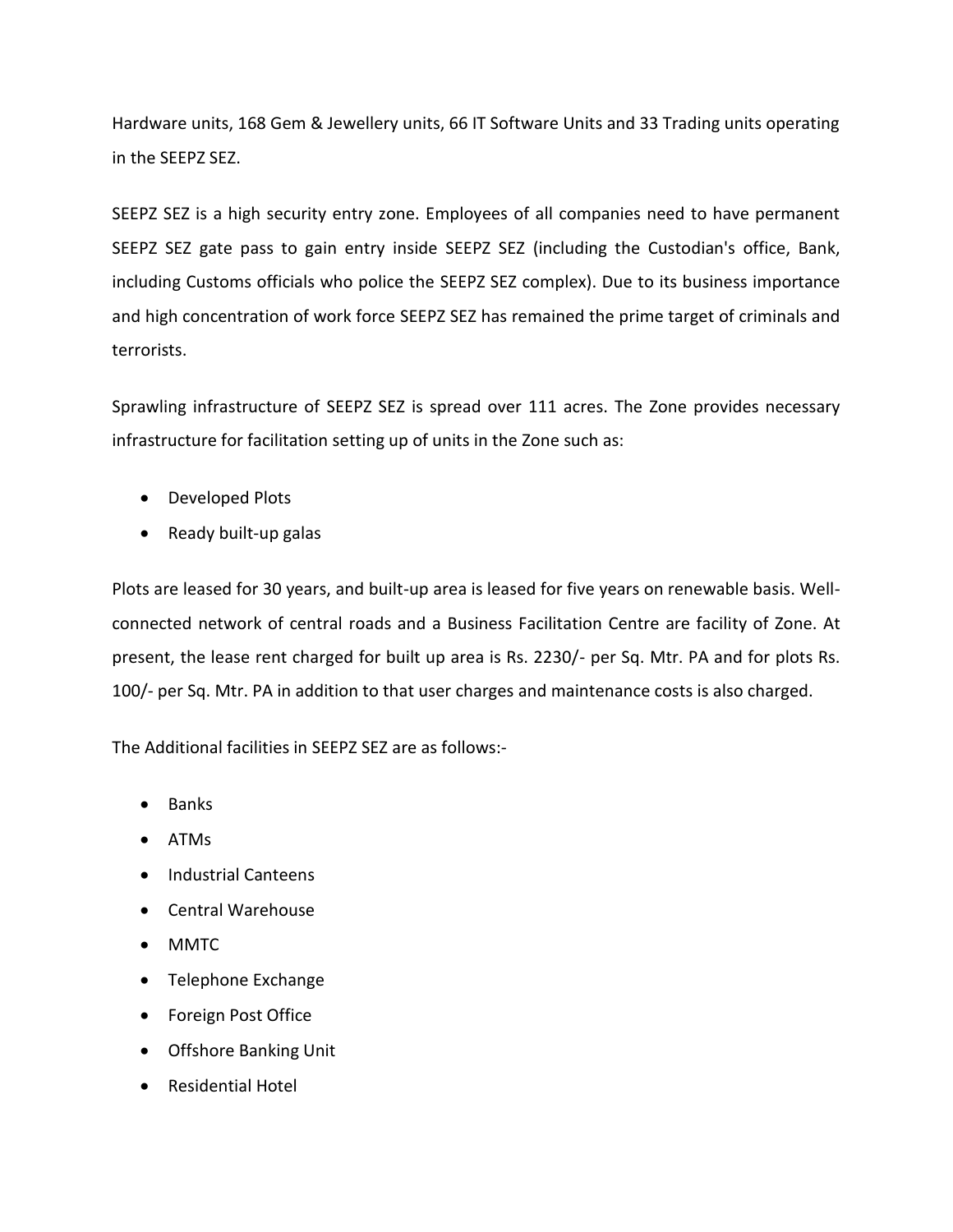- Authorised Dealer of Foreign Exchange
- Well-equipped Fire Station.
- Creche
- Well-equipped Dispensary
- Convention Centre
- Gymnasium

As SEEPZ SEZ is statutorily exempted from power cuts, uninterrupted power supply is guaranteed from generating stations of Western Maharashtra. The Zone has also an assured supply of 4.6 MLD of water a day. SEEPZ SEZ is an export manufacturing hub with an in-house Customs clearance facility. This enables the exporters to deliver their air and sea consignments on time. SEEPZ SEZ offers unique combination of urban infrastructure, skilled labour, ecofriendly production, speedy and cost-effective shipping.

SEEPZ SEZ has a security entrance to avoid any pilferage of duty-free goods. Supporting the philosophy of making every business process sustainable for the zone and the society at large, SEEPZ SEZ facilitates and encourages the units within the Zone to offer regular programme for skill development, to and from transport and recreational facilities to their individual employees.

#### **1.1.3 Existing System**

The functioning of SEEPZ SEZ is governed by Department of Commerce, Ministry of Commerce & Industry (MOCI) through Special Economic Zones Act, 2005 which provides for the establishment, development, and management of SEZs for the promotion of exports and for matters connected therewith or incidental thereto. The SEZ rules, inter- alia, provide for drastic simplification of procedures and for single window clearance on matters relating to Central as well as State Governments. Region outside of SEZs is termed as Domestic Tariff Area (DTA).

At present a few observations in the existing system are as below: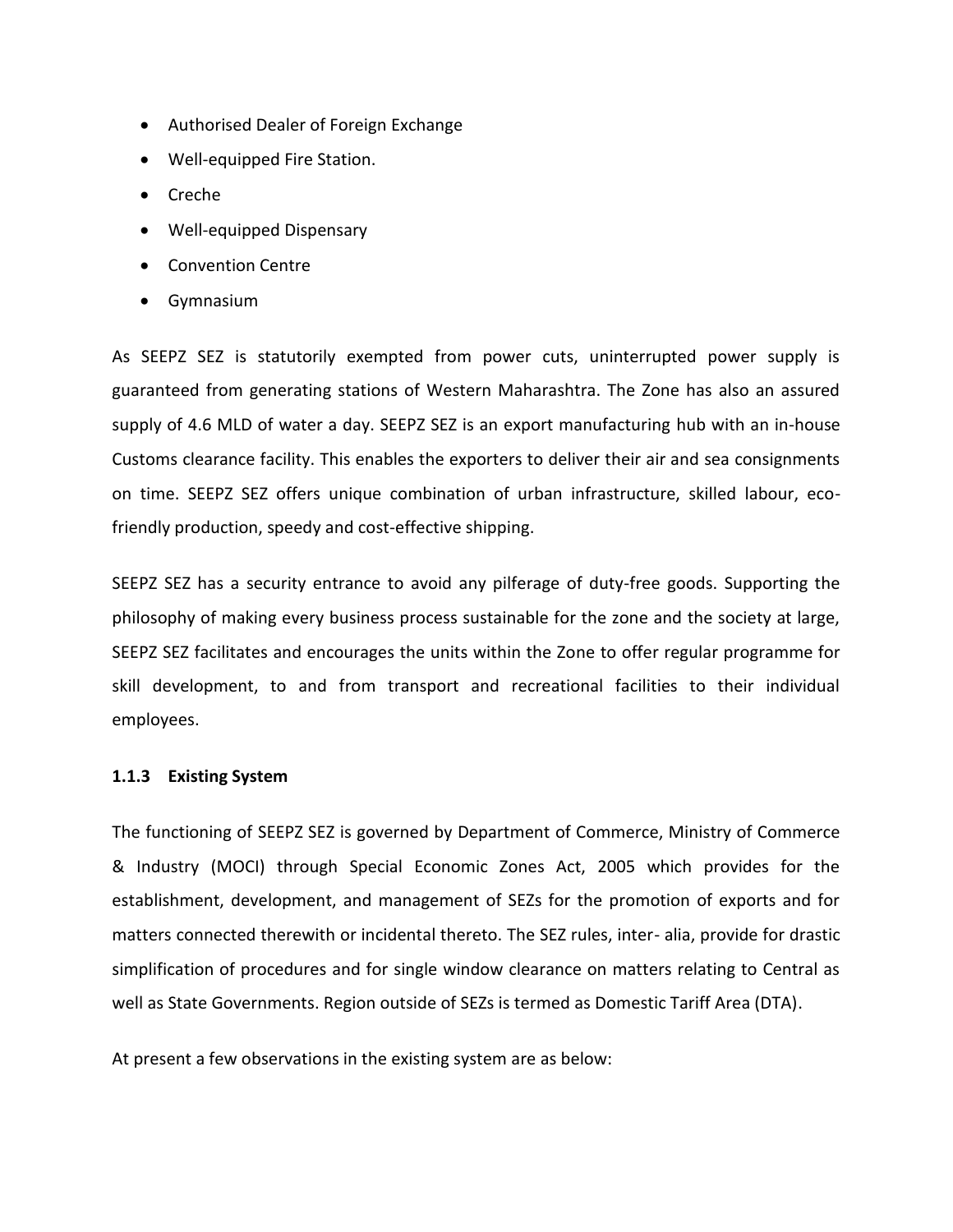- The gaps identified in the present level of service delivery needs to be fixed.
- Only few sections within SEEPZ SEZ have embraced digital systems in its true spirit
- Even in certain sections where computerization is advanced, a parallel manual process is still in place which leads to process delays.
- The functions of most of the sections are either manual or partially automated.
- IT systems are used for data input and retrieval
- Level of awareness and appreciation of computerization is low.
- Absence of a functional high end security system.
- The scenario of hardware, network security etc. also has a lot of scope for improvement.
- Unavailability of a consolidated and comprehensive dashboard for faster decision making.

#### **1.1.3.1 Existing IT Systems**

Few of the existing IT systems are as follows:

**SEZ Online Portal:** For the SEZ compliance, the units access the SEZ Online Portal maintained by M/s NSDL. In 2009, MOCI has entered into a formal agreement with NSDL Database Management Limited (NDML) along with Infosys, for establishing and managing a nationwide integrated digital solution for administration of SEZs of India under the SEZ act. SEZ Online is a centralized web-based system which enables online submission and processing of all applications, online tracking and compliance to all reporting provision and processing and clearance of all goods and services into and out from SEEPZ SEZ under the SEZ Act. These include integration with ICEGATE for release of goods which have completed import/ export documentation clearance (BOE/ Shipping bill) under SEZ Act, integration with DGCIS for reporting of trade statistics, etc. SEZ online thus enables transactions, facilitates regulatory compliance for SEZ Units and provides administrative support for SEZ administration.

**IceGate Portal of the Customs & Central Excise Department, Govt. of India:** Currently for the fulfilment of Customs formalities, the Units operating in the Zone access the IceGate Portal of the Customs & Central Excise Department, Govt. of India. Indian Customs Electronic Gateway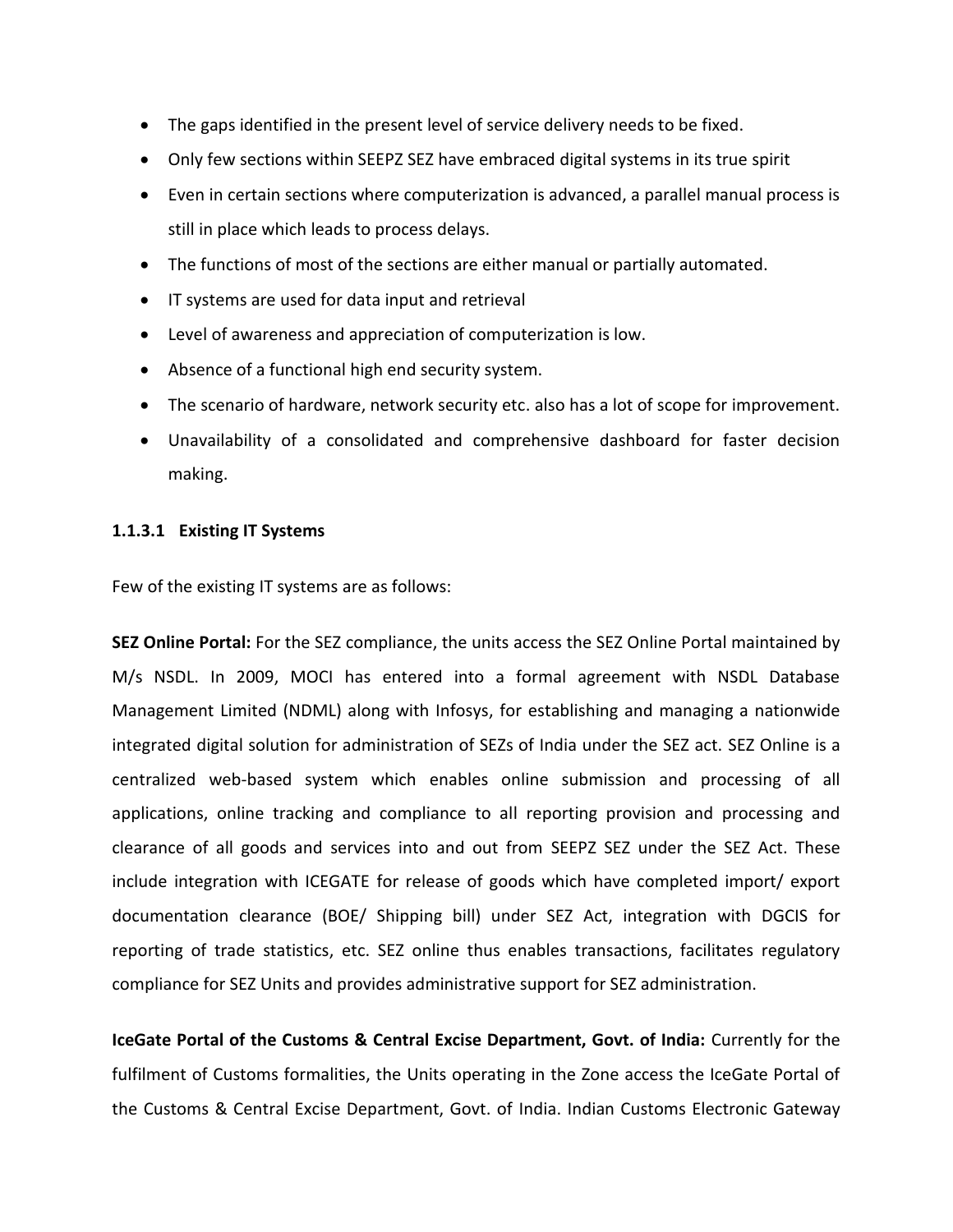(ICEGATE) is the national portal of Indian Customs of Central Board of Indirect Taxes and Customs (CBIC) that provides e-filing services under Customs Act to the Trade, Cargo Carriers, and other Trading Partners electronically with respect to import / export of goods and services into/ out of DTA to foreign countries and SEZ.

Through this facility Indian Customs offers a host of services, including electronic filing of the Bill of Entry (import goods declaration), Shipping Bills (export goods declaration), e-Payment of Customs Duty, a free of cost web-based Common Signer utility for signing all the Customs Documents, file online supporting documents through e-Sanchit, end to end electronic IGST Refund etc.

**Tally:** For the financial accounting management of SEEPZ SEZ, the accounts section is using enterprise class ERP solution, Tally ERP 9

**Rent Management System:** A web-based Rent Management System is used for the rent collection from the units.

**Access Control System & Visitor Management System:** Access Control System & Visitor Management System are used for the purpose of monitoring vehicles & visitors.

**SEEPZ SEZ Information Management System (SIMS):** A LAN based SIMS software is used to maintain the details of File Tracking and Inventory system.

**RBES - Risk Based Examination System:** RBES system is used for the management of examinations conducted by the SEEPZ SEZ customs section.

These systems operate as Silos and have its own inherent limitations. Also, couple of the software modules being used by SEEPZ SEZ are developed by different agencies for nation-wide roll-out; it is difficult to customise them for the specific requirements of SEEPZ SEZ. To overcome the limitations of the existing system, an Enterprise Class Solution that helps in streamlining and automating the business processes of SEEPZ SEZ is the need of the hour which once deployed facilitates improvement in quality of service delivery.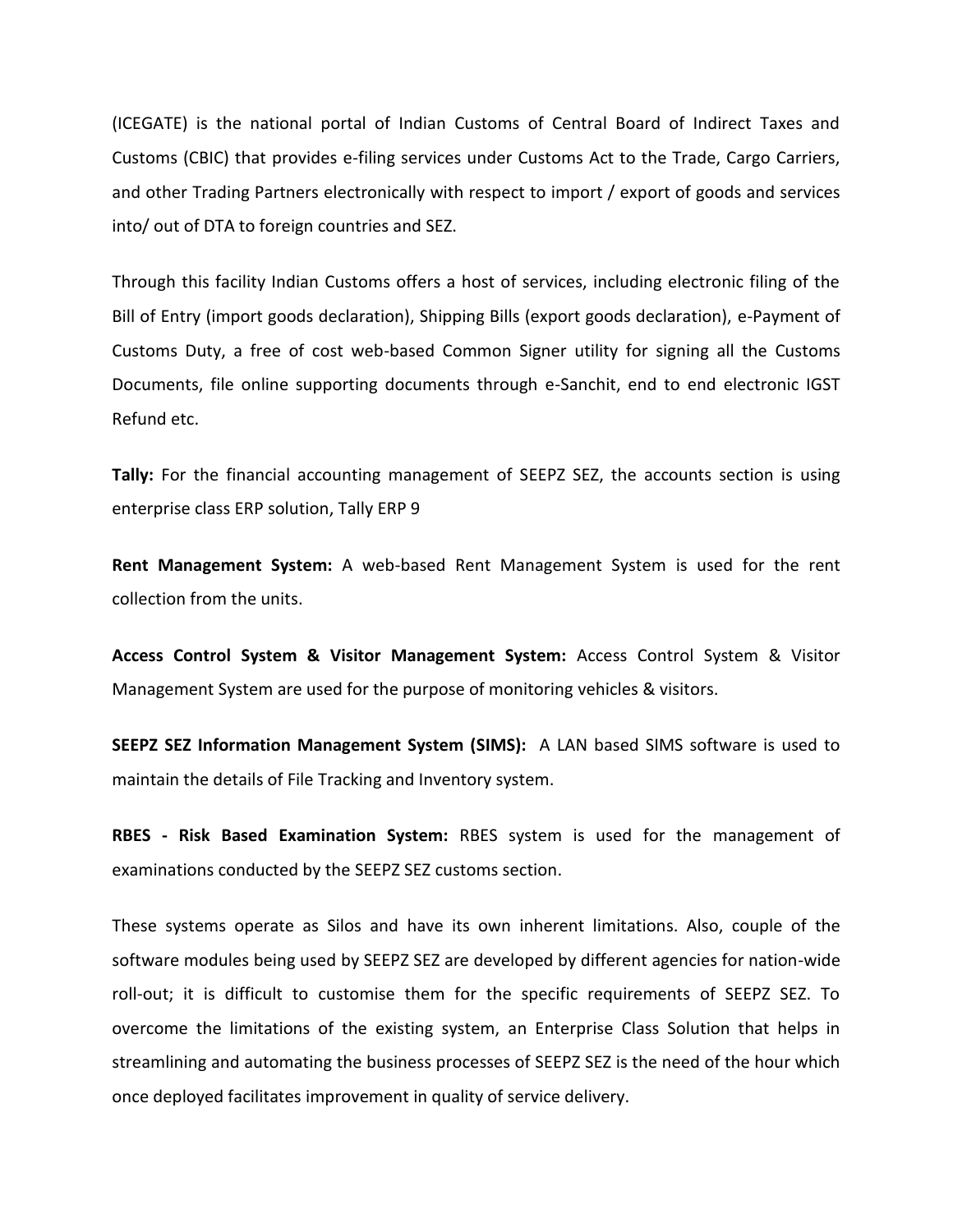#### **1.1.4 Envisaged Project**

With a view to leverage Information and Communication Technology (ICT) possibilities and new age trends for the overall transformation of SEEPZ SEZ, it is intended to implement and enable systems to administer SEEPZ SEZ as a secure and highly efficient entity. This can be achieved by putting in place a comprehensive Enterprise Class Solution "RISe" covering the various functional, financial, administrative, and managerial areas of SEEPZ SEZ. It is a prestigious project of SEEPZ SEZ aimed at improving the quality, accessibility, and efficiency of SEEPZ SEZ. The key objectives of the envisaged RISe project are as follows:

- Ensuring transparent, easy, efficient, and accurate availability of information, and facilitation of transactions
- Creation of IT backbone for fast, reliable, and efficient connectivity, data storage and access
- Integrated service delivery of Government to Business (G2B) services
- Upgrading the web portal for access to official information and services

With intent of providing a robust system, SEEPZ SEZ has decided to streamline its current systems and core activities by leveraging Information and Communication Technology across various sections of the organization. This includes all the functional, financial, administrative, and managerial areas of the organisation. The main objective of this project is for the implementation of an Enterprise Class Solution that facilitates speedy processing of various transactions between developers/units and SEEPZ SEZ, automation of internal administrative, financial, and managerial activities resulting in the overall transformation of SEEPZ SEZ.

A multi-pronged approach may be adapted for achieving the same. This involves the following main activities:

- Enhanced IT infrastructure
- End to end computerization
- Capacity Building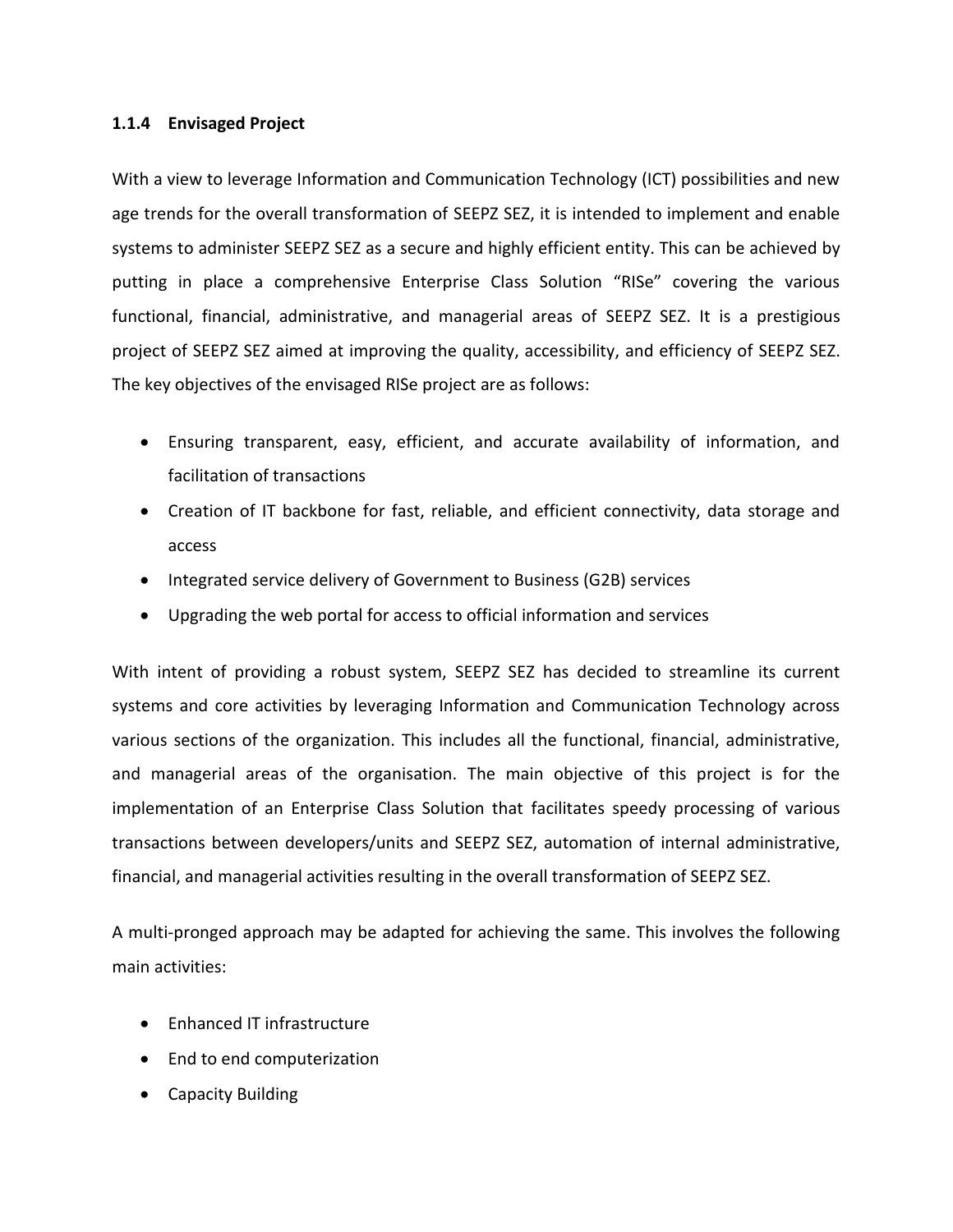In line with its vision, the project has defined a number of Goals that include:

- Improve the efficiency of approval and renewal processes
- Ensure better tracking of the progress of activities
- Enhance the turnaround time of processes
- Significantly improving the Quality of Service
- Improve Security Systems
- Transparent, effective, and efficient service delivery
- Information rich web portal for SEEPZ SEZ, a powerful channel for service delivery to Investors

## **1.1.4.1 Project Advisor Services**

To manage a project of this criticality and vast scope, it is imperative that a Project Advisor's services are in place. The Project Advisor shall provide Project Management, Monitoring, Reporting and Communication Services to ensure the smooth implementation and rollout of the project. Main Responsibilities of the Project Advisor shall be as follows:

### **A. Project management**

- Overall project management;
- Prepare project work plans, ensure adherence to the project's work plans, and implement project activities
- Prepare and Implement Annual Project Plans;
- Prepare periodic technical and Progress reports;
- Ensure compliance with the requirements agreed under the RFP

### **B. Monitoring & Reporting**

- Organize and facilitate the meetings of the Project Committee;
- Inform the Project Committee of any significant problem or issue which potentially affect the smooth implementation of the project;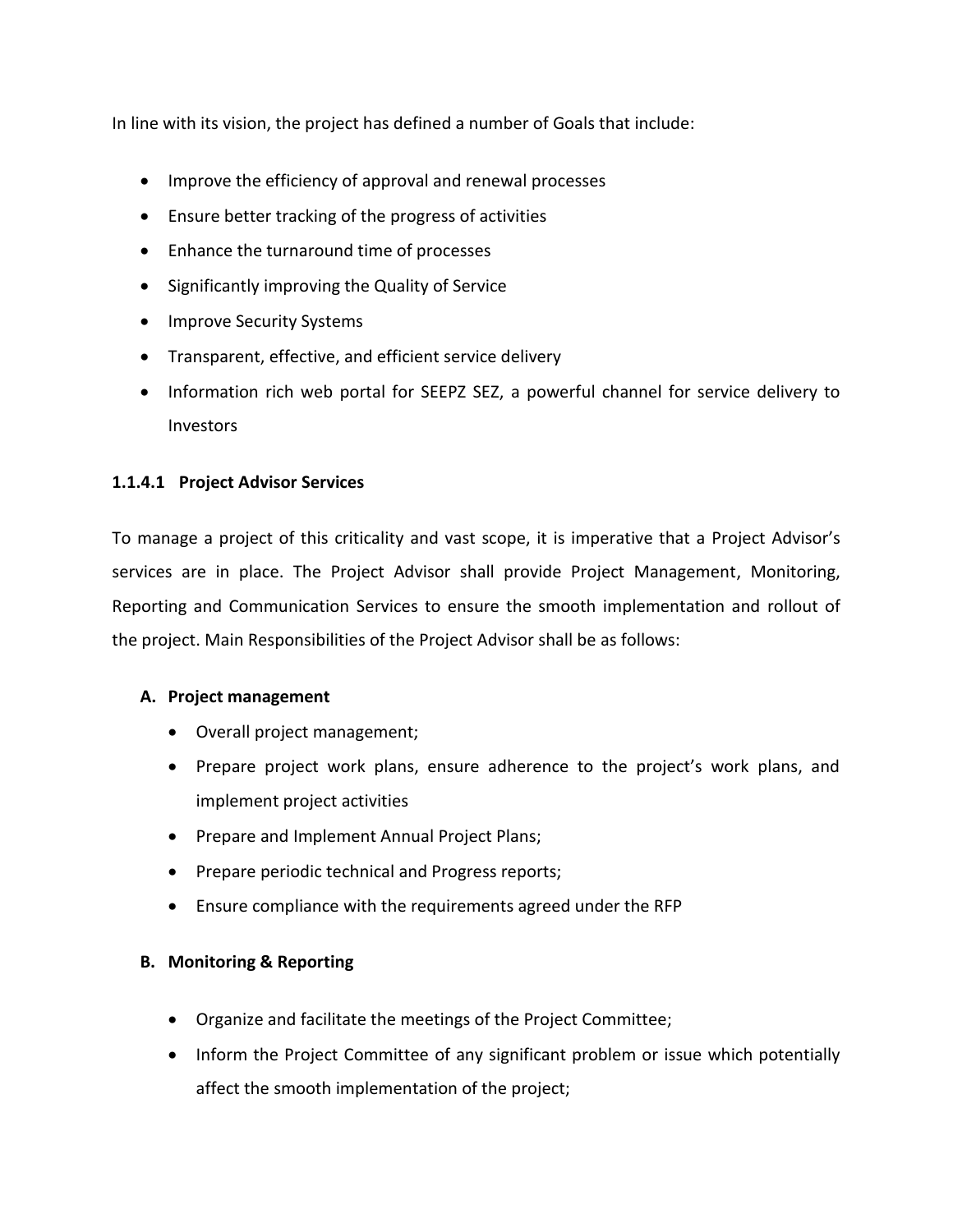- Coordinate on a periodic basis with other Project related initiatives;
- Communicate the reports from Project meetings as well as general progress and results to the members of the Project Committee

#### **C. Stakeholder Communication**

- Maintain a close working relationship with key stakeholders
- Ensure that stakeholder participation follows guidelines appropriate for a participatory and equitable process
- Ensure adequate information flow, discussions, and feedback among the various stakeholders of the project

### **1.1.4.2 Software and Related Services**

The Enterprise Class Solution "RISe" is for the end-to-end automation of functional, administrative, financial, and managerial areas of SEEPZ SEZ only. SEEPZ SEZ intends to automate its core business processes by leveraging ICT to streamline, improve efficiency, ensure transparency and accountability in its operations and faster delivery of services to its stakeholders. SEEPZ SEZ identifies automation of various processes and services as a requisite for achieving the aforementioned goals.

The envisaged IT solutions should be able to accommodate the day  $-$  to  $-$  day activities and business processes of various sections of SEEPZ SEZ. The IT solutions should be able to assist in monitoring and reviewing of all activities of SEEPZ SEZ. However, the envisaged system shall be independent of the existing systems like IceGate and SEZ Online. Once deployed on a centralized server, the solution shall be accessed by authorized users from anywhere with a connectivity over the internet. Users shall be able to access only those sections that are assigned to them. All other sections shall remain out of bounds. Only authorized personnel shall have access to view data and reports from the system.